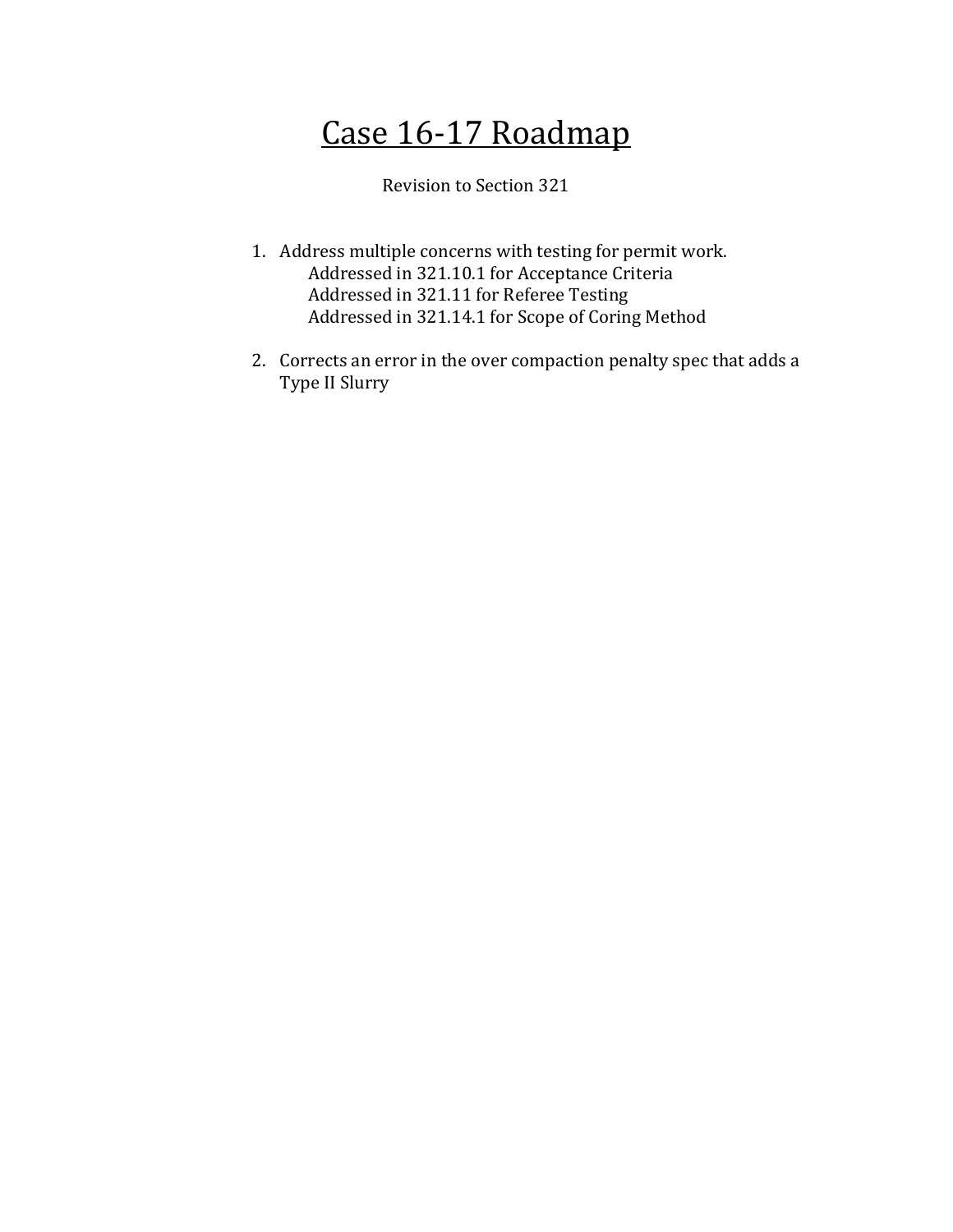The asphalt concrete produced shall conform to the requirements of the production tolerances established in Section [321.10.](#page-1-0)  When the asphalt concrete does not conform to the production tolerances, it shall be reported to the Engineer, and corrective quality control measures shall be implemented, or production shall cease immediately at no additional cost to the contracting Agency.

Requests for referee testing as described in Section [321.11](#page-3-0) will only be considered based on quality control test results performed by a laboratory accredited by the AASHTO Accreditation Program (AAP) for the tests being performed or a laboratory listed in the current ADOT Directory of Approved Materials Testing Laboratories for the set of tests in question. The laboratory shall use properly certified technicians in accordance with ASTM [D3666,](http://www.astm.org/cgi-bin/resolver.cgi?D3666) Section 7 (Personnel Qualifications).

# <span id="page-1-0"></span>**321.10 ACCEPTANCE:**

**321.10.1 Acceptance Criteria:** Asphalt concrete will be divided into lots for the purpose of acceptance. A lot shall be one day's production. Each lot shall be divided into sublots of 500 ton or fraction thereof. Tests used to determine acceptance will be performed by a laboratory accredited by the AASHTO Accreditation Program (AAP) for the tests being performed. The contracting agency shall provide an appropriately accredited laboratory or laboratories to perform the acceptance testing. laboratories shall use properly certified technicians in accordance with ASTM [D3666,](http://www.astm.org/cgi-bin/resolver.cgi?D3666) Section 7 (Personnel Qualifications). The acceptance laboratory will take representative samples of the asphalt concrete from each sublot to allow for testing of gradation, binder content, air voids, pavement thickness, and compaction of base and surface courses. Acceptance of each sublot will be based on the test data from the sample(s) from that sublot. All acceptance samples shall be taken using random locations or times designated by the Engineer in accordance with ASTM [D3665.](http://www.astm.org/cgi-bin/resolver.cgi?D3665) For permit work, testing that does not strictly adhere to the sampling and testing methodology and requirements outlined in this Section shall be disregarded and not considered in any acceptance determination. All required retesting shall be at the expense of the permittee.

**321.10.2 Gradation, Binder Content and Air Voids:** The acceptance laboratory will take a sample of the asphalt concrete in accordance with the requirements of Section 2 or 4 of Arizona Test Methods 104 or AASHTO T-168 from each sublot. The minimum weight of the sample shall be 45 pounds. Asphalt binder content and gradation shall be determined in accordance with AASHTO T-308 using the ignition furnace for each sublot. The acceptance laboratory is responsible for obtaining the necessary materials and performing an ignition furnace calibration as outlined in AASHTO T-308 for each asphalt concrete mixture utilized on the project. The correction factor used for each test shall be clearly indicated on the report. The bulk density for Marshall Mix designs shall be tested in accordance with AASHTO T-245. The bulk density for Gyratory mix designs shall be determined in accordance with AASHTO T-312. The maximum theoretical density shall be determined in accordance with the requirements of AASHTO T-209 including fan drying per AASHTO T-209 Section 15. Effective voids of the laboratory compacted specimens will be determined at a minimum of once per lot in accordance with the requirements of AASHTO T-269. Should the testing for effective air voids not meet the "Full Payment" or "No Corrective Action" requirements of Table 321-5, additional testing for laboratory air voids on the remaining sublots will be performed as necessary to determine the extent of the deficiency. Acceptance testing results will be furnished to the contractor and the supplier within five working days of receipt of samples by the acceptance laboratory.

| During production, the allowable deviations from the mix design gradation targets are listed in the tables below. The |  |  |  |  |  |  |  |  |
|-----------------------------------------------------------------------------------------------------------------------|--|--|--|--|--|--|--|--|
| allowable production tolerances may fall outside of the mix design gradation bands.                                   |  |  |  |  |  |  |  |  |

| <b>TABLE 321-3A</b>                                   |                |                |                |           |  |  |  |
|-------------------------------------------------------|----------------|----------------|----------------|-----------|--|--|--|
| <b>GRADATION ACCEPTANCE LIMITS FOR MARSHALL MIXES</b> |                |                |                |           |  |  |  |
| Sieve Size                                            | $3/8$ inch Mix | $1/2$ inch Mix | $3/4$ inch Mix | Base Mix  |  |  |  |
| 1 inch                                                | ---            | $- - -$        | ---            | $\pm 7\%$ |  |  |  |
| $3/4$ inch                                            | $---$          | ---            | $\pm 7\%$      | $\pm 6\%$ |  |  |  |
| $1/2$ inch                                            | ---            | $\pm 7\%$      | ---            | ---       |  |  |  |
| $3/8$ inch                                            | $+7%$          | $\pm 6\%$      | $+6\%$         | $+6\%$    |  |  |  |
| No. 8                                                 | $\pm 6\%$      | $\pm 6\%$      | $+6\%$         | $+6\%$    |  |  |  |
| No. 40                                                | $\pm 4\%$      | $\pm 4\%$      | $\pm 4\%$      | $\pm 4\%$ |  |  |  |
| No. 200                                               | $\pm 2\%$      | $\pm 2\%$      | $\pm 2\%$      | $\pm 2\%$ |  |  |  |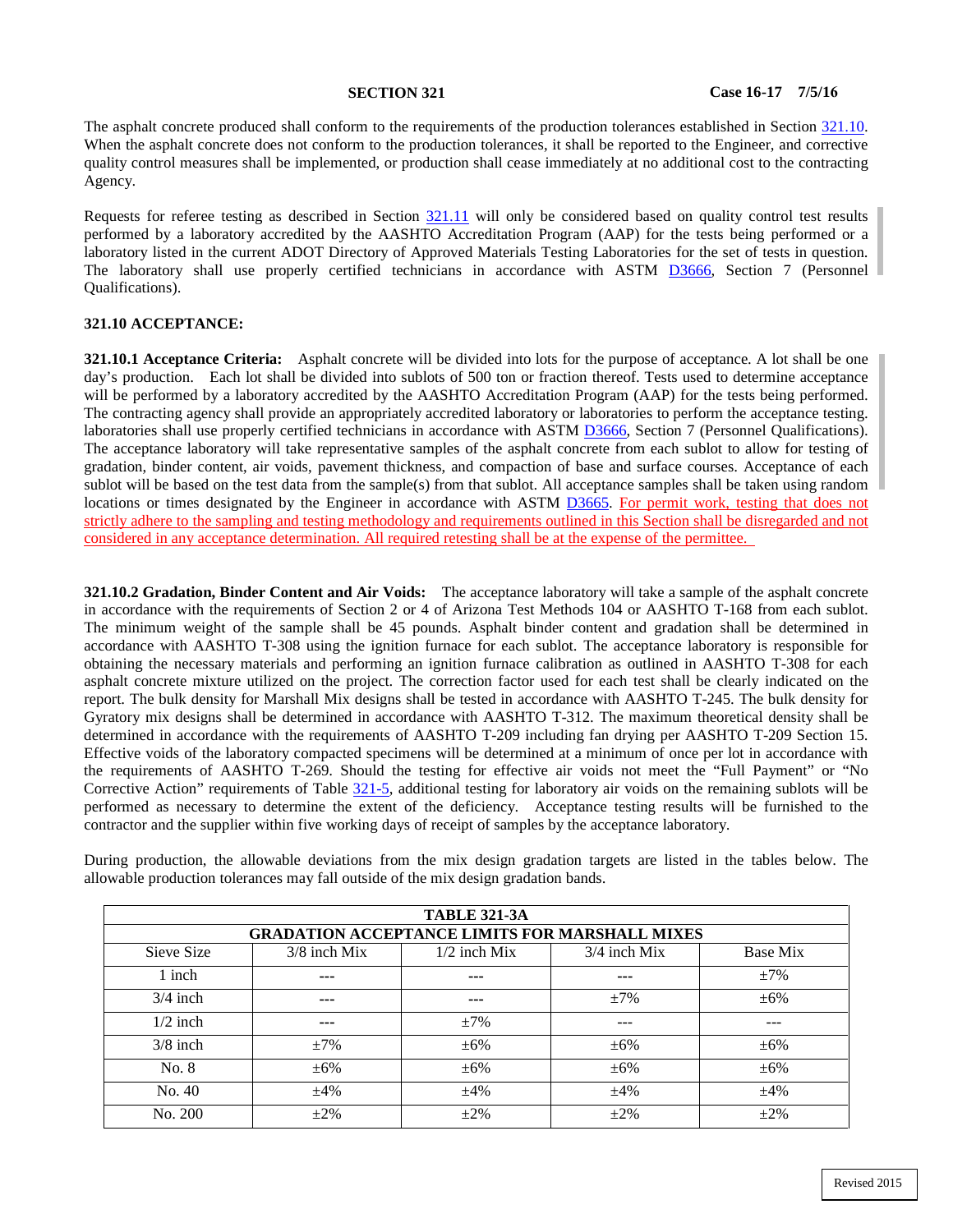<span id="page-2-1"></span>

| <b>TABLE 321-8</b>                                                     |                                                              |                                                              |  |  |  |  |  |
|------------------------------------------------------------------------|--------------------------------------------------------------|--------------------------------------------------------------|--|--|--|--|--|
| <b>PAVEMENT DENSITY PENALTIES</b>                                      |                                                              |                                                              |  |  |  |  |  |
| Limits of In-place Air Voids for<br>design lift thicknesses 1.5 inches | When the contracting agency is the owner                     | When the contracting agency is<br>not the owner i.e. permits |  |  |  |  |  |
| and greater                                                            | <b>Payment Reduction</b><br>(\$ per ton of asphalt concrete) | Corrective Action                                            |  |  |  |  |  |
| Below $3.0\%$                                                          | Removal* or EA                                               | Removal* or EA                                               |  |  |  |  |  |
| 3.0\% to below $4.0\%$                                                 | \$10.00                                                      | EA or Type II Slurry                                         |  |  |  |  |  |
| 4.0\% to $8.0\%$                                                       | <b>Full Payment</b>                                          | No Corrective Action                                         |  |  |  |  |  |
| Greater than 8.0% to less than 9.0%                                    | \$6.00                                                       | EA                                                           |  |  |  |  |  |
| 9.0% to 10.0%                                                          | \$10.00                                                      | EA and Type II Surry Seal                                    |  |  |  |  |  |
| Greater than 10.0%                                                     | Removal* or EA                                               | Removal* or EA                                               |  |  |  |  |  |

NOTES: \*The Contractor shall remove and replace the entire sublot that is deficient.

 $EA = Engineering$  Analysis per Section  $\frac{321.10.6}{2}$ 

**321.10.6 Engineering Analysis (EA)**: Within 10 working days after receiving notice that a lot or sublot of asphalt concrete is deficient and is found to fall within the "Removal or EA" band per Table(s)  $\frac{321-4}{21}$ ,  $\frac{321-5}{21}$ , and/or  $\frac{321-8}{21}$  the contractor may submit a written proposal (Engineering Analysis) to accept the material in place at the applicable penalties along with possible remediation(s) listed in the "Removal or EA" category. Engineering Analysis can also be proposed for non-removal categories of "Corrective Actions" when the contracting agency is not the owner (i.e. permits).

The Engineering Analysis shall contain an analysis of the anticipated performance of the asphalt concrete if left in place. The Engineering Analysis shall also detail the effect of any proposed corrective action to the material(s) in place as it relates to the in-place material's performance. The Engineering Analysis shall be performed by a professional engineer experienced in asphalt concrete testing and mix designs.

If a lot or sublot is accepted for referee testing and the referee test results still show a deficiency, the contractor shall have ten working days to submit an Engineering Analysis beginning upon notification of referee test results.

When an Engineering Analysis recommends that a specific lot or sublot should not be removed, the Engineering Analysis will recommend that the following penalties (Table  $321-9$ ) be paid when the contracting agency is the owner, for the specific criteria being reviewed by the EA.

<span id="page-2-2"></span>

| <b>TABLE 321-9</b>                                                        |                                          |                                                                 |  |  |  |  |  |
|---------------------------------------------------------------------------|------------------------------------------|-----------------------------------------------------------------|--|--|--|--|--|
| ENGINEERING ANALYSIS PENALTIES for REMOVAL* LOTS/SUBLOTS LEFT IN-PLACE    |                                          |                                                                 |  |  |  |  |  |
| <b>Acceptance Criteria</b>                                                | <b>Acceptance Limits</b>                 | <b>Penalty When Contracting Agency</b><br>is the Owner (\$/Ton) |  |  |  |  |  |
| <b>Asphalt Binder Content</b>                                             | Over 0.2% points from that Permitted     | \$9.00                                                          |  |  |  |  |  |
| Laboratory Air Voids (Measured at<br>$N_{des}$ or 75 blows as applicable) | Less than 1.5% or Greater Than 8.0%      | \$7.50                                                          |  |  |  |  |  |
| Limits of In-place Air Voids                                              | Less than $3\%$ or<br>Greater than 10.0% | \$15.00                                                         |  |  |  |  |  |

Within 15 working days, the Engineer will determine whether or not to accept the contractor's proposed Engineering

<span id="page-2-0"></span>ı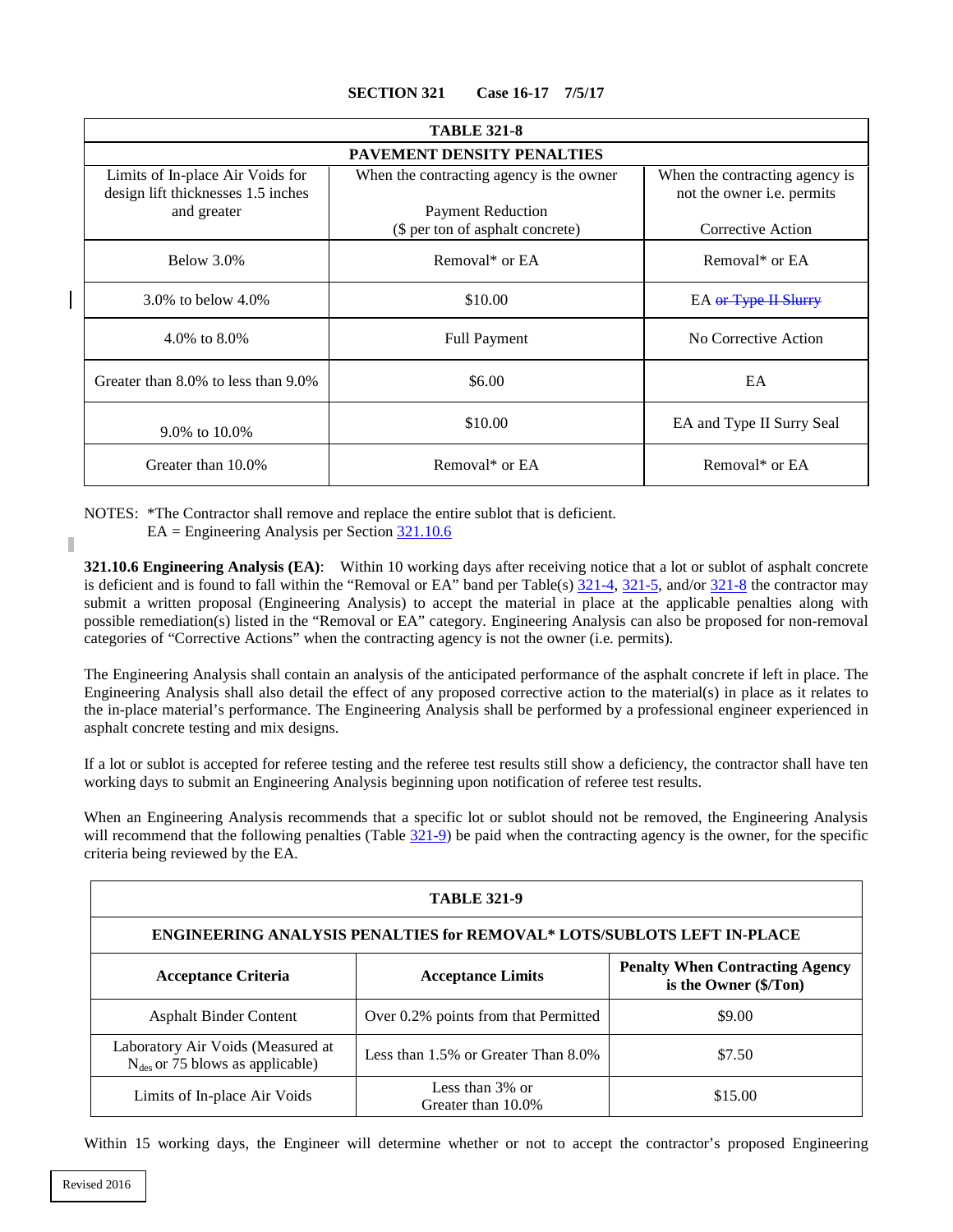# **SECTION 321**

# <span id="page-3-0"></span>**321.11 REFEREE:**

If the Contractor has reason to question the validity of any of the acceptance test results, the Contractor may request that the Engineer consider referee test for final acceptance. Any request for referee testing must describe the contractor's reasons for questioning the validity of the original acceptance test results and must clearly describe which set of acceptance tests are in question. The engineer may either accept or reject the request for referee testing. When referee testing is accepted the Contractor (at the Contractors own expense) will engage an independent laboratory accredited by the AAP or a laboratory listed in the current ADOT Directory of Approved Materials Testing Laboratories as appropriate the acceptance tests that are being questioned. The independent referee laboratory shall use properly certified technicians in accordance with ASTM [D3666,](http://www.astm.org/cgi-bin/resolver.cgi?D3666) Section 7 (Personnel Qualifications). For the set of test results in question the referee laboratory shall perform a new set of acceptance tests (as required by Section [321.10](#page-1-0) representing the area for the set of tests in question). The referee tests will replace the original acceptance tests that were in question.

For permit work, the permittee, responsible for hiring the testing laboratory, whose results necessitate referee testing, shall bear all expenses in the additional testing (i.e. secondary and the referee testing) if the original results are not substantiated by the referee testing procedure outlined in this Section. Additionally, any testing performed that does not strictly ahere to the sampling and testing methodology and requirements in Section 321.10 shall be disregarded and not allowed in any acceptance determination. Disregarded tests will be re-performed at the expense of the permittee.

These tests may include asphalt binder content, aggregate gradation, Marshall or Gyratory unit weight, maximum theoretical unit weight, laboratory air voids and in-place air voids (compaction). Samples for referee testing shall come from representative samples obtained from the completed pavement, as directed by the Engineer.

The number of samples taken will be the same as specified in Section  $\frac{321.10}{221.10}$ . The independent laboratory shall compile the test results and transmit them to both the Engineer and the contractor. The independent laboratory shall include a report sealed and signed by an Engineer registered in the State of Arizona, who is experienced in asphalt concrete testing and mix design development. The signed report shall give an opinion that the material evaluated does or does not comply with project specifications, shall clearly describe any deficiencies, and the results will be binding between all parties.

# **321.12 MEASUREMENT:**

Asphalt concrete pavement will be measured by the ton, or by the square yard, for the mixture actually used as allowed above, which shall include the required quantities of mineral aggregates, asphalt binder, and mineral admixture. Measurement shall include any tonnage used to construct intersections, roadways, streets, or other miscellaneous surfaces indicated on the plans or as directed by the Engineer.

Measurement for safety edge preparation only applies to overlays of existing pavements that require the construction of a safety edge when none exists. Safety edge preparation will be measured by the linear foot. Safety edge preparation will not be measured when a safety edge is part of new pavement construction, pavement widening, or when overlaying an existing pavement that contains a safety edge. The asphalt concrete pavement measurement shall include the tonnage used to construct safety edges or the square yard measurement for asphalt concrete pavement will be increased by the horizontal extension of the safety edge beyond the roadway pavement edge.

# **321.13 PAYMENT:**

The asphalt concrete measured as provided above will be paid for at the contract price per ton or square yard, as adjusted per Section [321.10,](#page-1-0) which price shall be full compensation for the item complete, as herein described and specified.

Payment for tack coat will be by the ton diluted, based on the rate of application, as directed by the Engineer.

No payment will be made for any overrun in quantity of asphalt concrete in excess of 10 percent for newly constructed pavement having a total thickness equal to or greater than 2.5 inches. The overrun quantity is excess tonnage above the tonnage calculated based on actual field measurement of area covered, design thickness, and the mix design unit weight. The calculations for overrun will be by individual pay item. To compensate or adjust for a thickness deficiency in an underlying asphalt concrete course, the Engineer may authorize a quantity increase in excess of 10 percent for a subsequent asphalt concrete course. In such cases, the quantity in excess of 10 percent will be paid for at the lowest unit price.